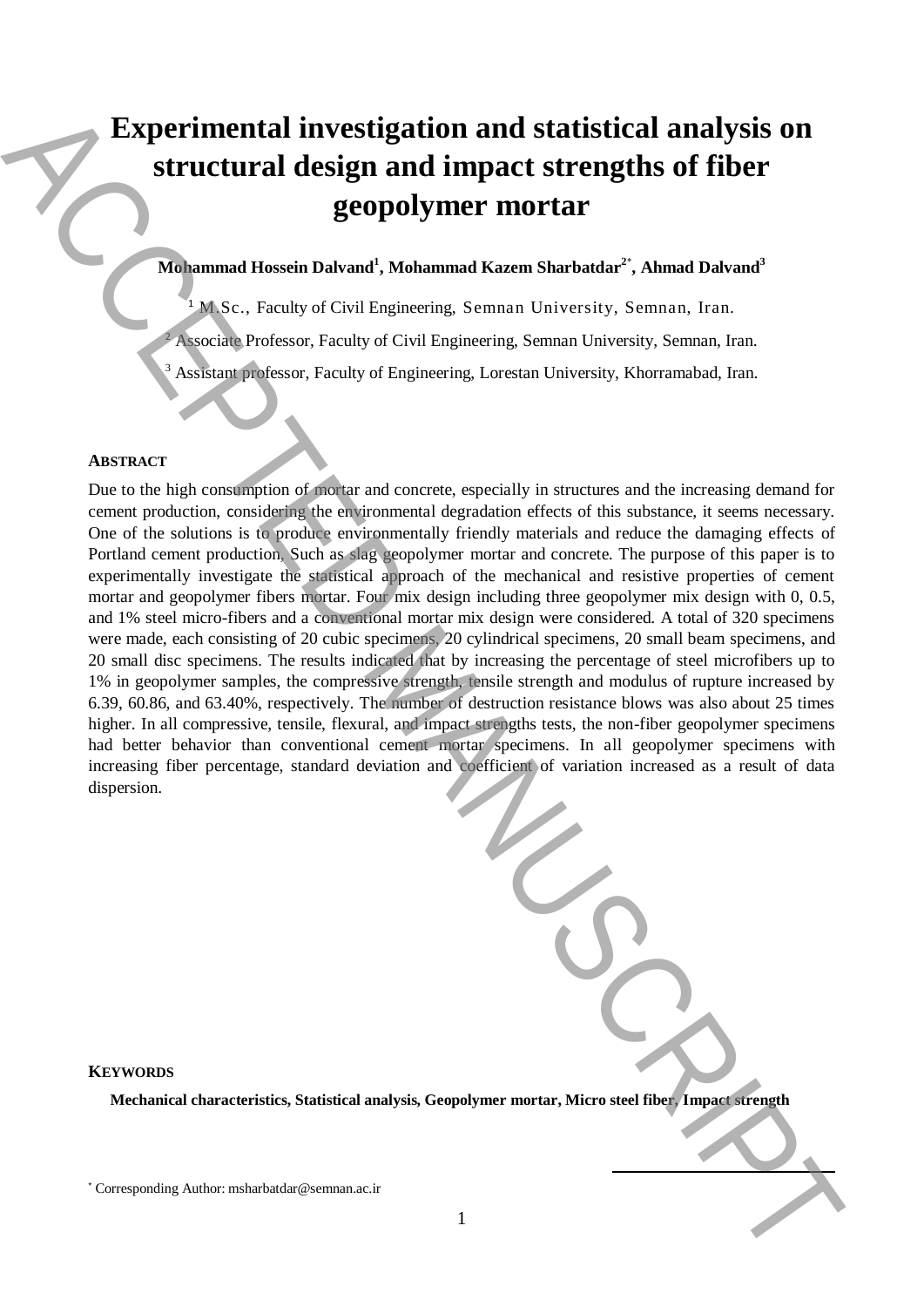#### **1. Introduction**

An alternative group of promising construction material is geopolymer, first introduced and named by Davidovits in 1989, exhibiting excellent mechanical performance, durability, and fire and acid resistance. It can be cured and hardened at room temperature with  $80\% - 90\%$  fewer  $CO<sub>2</sub>$  emissions than Portland cement [1-2]. Davidovits introduced the concept of geopolymer which can be produced by the reaction of silica and alumina with the alkali activating solutions. The mechanism of geopolymers involves the reaction of silica and alumina, liberated by hydroxides and silicates of sodium or potassium as the alkali-activating solution, and results in the formation of strong alumina-silicate polymeric structures. Due to the slow reactivity of the source materials, the alkali activating solution often requires additional heat [3]. Due to significant production of carbon dioxide and energy demand in cement factories, geopolymer mortars including fly ash, slag, or metakaolin are proper substitutes with cementsbased concretes [4]. Hundreds of thousands of tons of waste blast furnace slag from steel factories accumulate unused every year. Granulated Blast furnace Slag (GBFS) is one type of calcium alumino-silicate solid waste materials commonly used in geopolymer concrete and mortar. Geopolymers suffer brittle failure and sensitivity to cracking as do other ceramics [5]. Such microcracks combine to create macrocracks where the composite fails to withstand additional load. The brittle failure and inherent sensitivity to cracking of geopolymers imposes constraints on structural design and undermines durability [6]. Reinforcement of cementitious composites with micro-fibers has been applied as a useful technique for overcoming material property drawbacks [7]. In this paper, an experimental study with a statistical approach was conducted on the mechanical and strength properties of fibrous geopolymer mortars and conventional mortar made with cement. Is both continue of experimental the strength of the strength of the strength of the strength of the strength of the strength of the strength of the strength of the strength of the strength of the strength of the strength

#### **2. Experimental Programs**

The fine aggregate (sand) used was clean dry river sand that passes through a 2.36-mm sieve (No. 8). Granulated blast furnace slag and cement used in mortars were obtained from Isfahan Steel and Doroud Cement Companies. GBFS as a binder was activated by an alkaline solution phase consisted of a combination of liquid glass or sodium silicate  $(Na<sub>2</sub>SiO<sub>3</sub>)$  and 12 M sodium hydroxide (NaOH), pre-mixed with a ratio of Na2SiO3-to-NaOH of 2 (by mass). Micro steel fibers having a length of random 3 to 35 mm, diameter of 0.3 mm, and ultimate tensile strength of more than 2400

2

MPa with an aspect ratio of between 10 and 116 were used for the present study. In the present experimental work, GM (geopolymer mortar) mix proportion was achieved by trial and error method to achieve the reliable compressive strength with proper cohesive mix. Studying previous work by researchers in the field of geopolymer mortar gave us a good idea for designing the first mixing designs. To compare geopolymer mortar with conventional mortar, the weight of cement was equal to the weight of slag plus the amount of solids used in the sodium hydroxide solution and the sodium silicate liquid. The amount of sand and water used in mixing design of geopolymer and cement mortar was equal. In this study, to eliminate the effect of any extra heat in the geopolymer system, it was prepared 24 h prior to the casting. For all specimens the mixing procedure consisted of mixing all the dry constituents for three minutes, the water and activator solution were then added together and mixed for seven more minutes. The freshly mixed mortar was poured layer by layer, into cubes of size 50×50×50 mm for compressive strength test,  $50\times100$  mm cylinders for splitting tensile test, 40×40×160 mm small beam for modulus of rupture, 150×300 mm cylinders for impact strength. All the specimens were then transferred to an oven set at a temperature of 60°C and stored for 24 hours. After curing, the specimens were allowed to cool in air, demolded and kept in the open until the day of testing. In the case of samples made with cement mortar, the treatment was done using a wet sack for 7 days and after 28 days of manufacture, samples were tested.

## **3. Results and Discussions**

The addition of fibers had a relatively small effect on increasing the mean compressive strength of the specimens. The mean compressive strength of the group with 1% fibers was 92.48 MPa, which was 6.39 MPa and 4.73% higher than that of the group without fiber Conclusions. Also the addition of fibers increased the average tensile strength of the specimens. The mean tensile strength of the 1% group was 4.6 MPa, which was 60.86 and 13.84% higher than the 0 and 0.5% groups, respectively. The maximum coefficient of variation for 1% group was 98.9% which is 18.24 and 14.84% higher than 0 and 0.5% groups. A3 series geopolymer samples with 1% microfiber had higher mean modulus of rupture among the other groups. The mean modulus of rupture for A3 was 63.40 and 13.01% higher than 0 and 0.5% groups. In tensile splitting strength and modulus of rupture tests the fiber specimens are prevented from spreading cracks and had better coherent. Figures 1 to 3 show a comparison